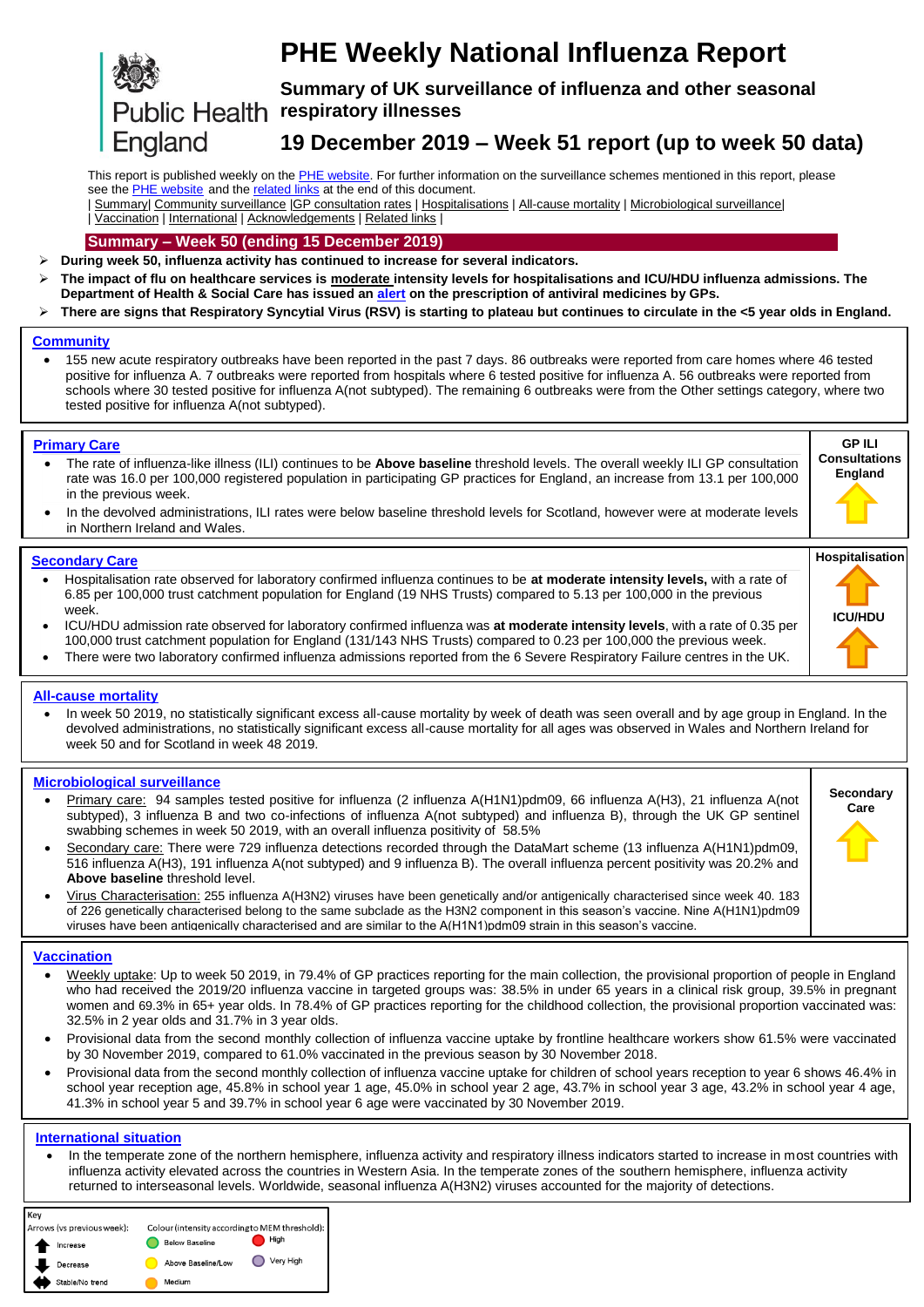#### <span id="page-1-0"></span>**Community surveillance <b>Community surveillance <b>[Back to top](#page-0-1) |** Back to top | **Back to top |** Back to top | **Back to top |**

**155 new acute respiratory outbreaks were reported in the past 7 days, with 84 confirmed with influenza. ILI rates observed through internet based surveillance increased and breached the baseline threshold for the FluDetector system.**

Acute respiratory disease outbreaks

- 155 new acute respiratory outbreaks have been reported in the past 7 days. 86 outbreaks were reported from care homes where 41 tested positive for influenza A(not subtyped), 4 for influenza A(H1N1)pdm09, one for influenza A(H3), one for rhinovirus, 4 for RSV, one for parainfluenza and one for coronavirus. 7 outbreaks were reported from hospitals where 6 tested positive for influenza A(not subtyped). 56 outbreaks were reported from schools where 30 tested positive for influenza A(not subtyped). The remaining 6 outbreaks were from the Other settings category where two tested positive for influenza A(not subtyped).

-Outbreaks should be recorded on HPZone and reported to the local Health Protection Teams and [respscidsc@phe.gov.uk](mailto:respscidsc@phe.gov.uk)



Medical Officers of Schools Association (MOSA) & PHE surveillance scheme

- Boarding schools in England within the MOSA network are recruited each season to report various respiratory related illnesses including influenza like illnesses (ILI). For the 2019/20 season, 17 MOSA schools have agreed to participate in the scheme, including a total of 4,000 boarders.

- The overall rate (all boarders) for week 49 was 2.5 per 1,000 boarders compared to 3.2 per 1,000 boarders in the previous week. Since week 40, three outbreaks have been reported with a total of 15 ILI cases.

- If you are a MOSA school and would like to participate in this scheme, please email [mosa@phe.gov.uk](mailto:mosa@phe.gov.uk) for more information.

#### • FluSurvev

- Internet-based surveillance of influenza-like illness in the general population is undertaken through FluSurvey. A project run by PHE to monitor ILI activity in the community.

- The overall ILI rate (all age groups) for week 50 was 40.0 per 1,000 (73/1,825 people reported at least 1 ILI), with the highest rate seen in the 20-44 year olds (174.6 per 1,000).

- If you would like to become a participant of the FluSurvey project please do so by visiting the <https://flusurvey.net/en/accounts/register/> website for more information.

#### **FluDetector**

- Internet-based surveillance of influenza-like illness in the general population is also undertaken through FluDetector [\(https://fludetector.cs.ucl.ac.uk](https://fludetector.cs.ucl.ac.uk/) ), a model assessing internet-based search queries for ILI.

- Daily ILI rate estimates are based on uniformly averaged search query frequencies for a week-long period (including the current day and the six days before it).

- The daily ILI rate estimates for week 50 increased but were above the baseline threshold of 11.7 per 100,000, with an overall weekly rate of 22.4 per 100,000 compared to 19.2 per 100,000 in week 49 (Figure 2).

-For more information on i-sense and the work carried out on early warning sensing systems for infectious disease visi[t https://www.i-sense.org.uk/](https://www.i-sense.org.uk/)

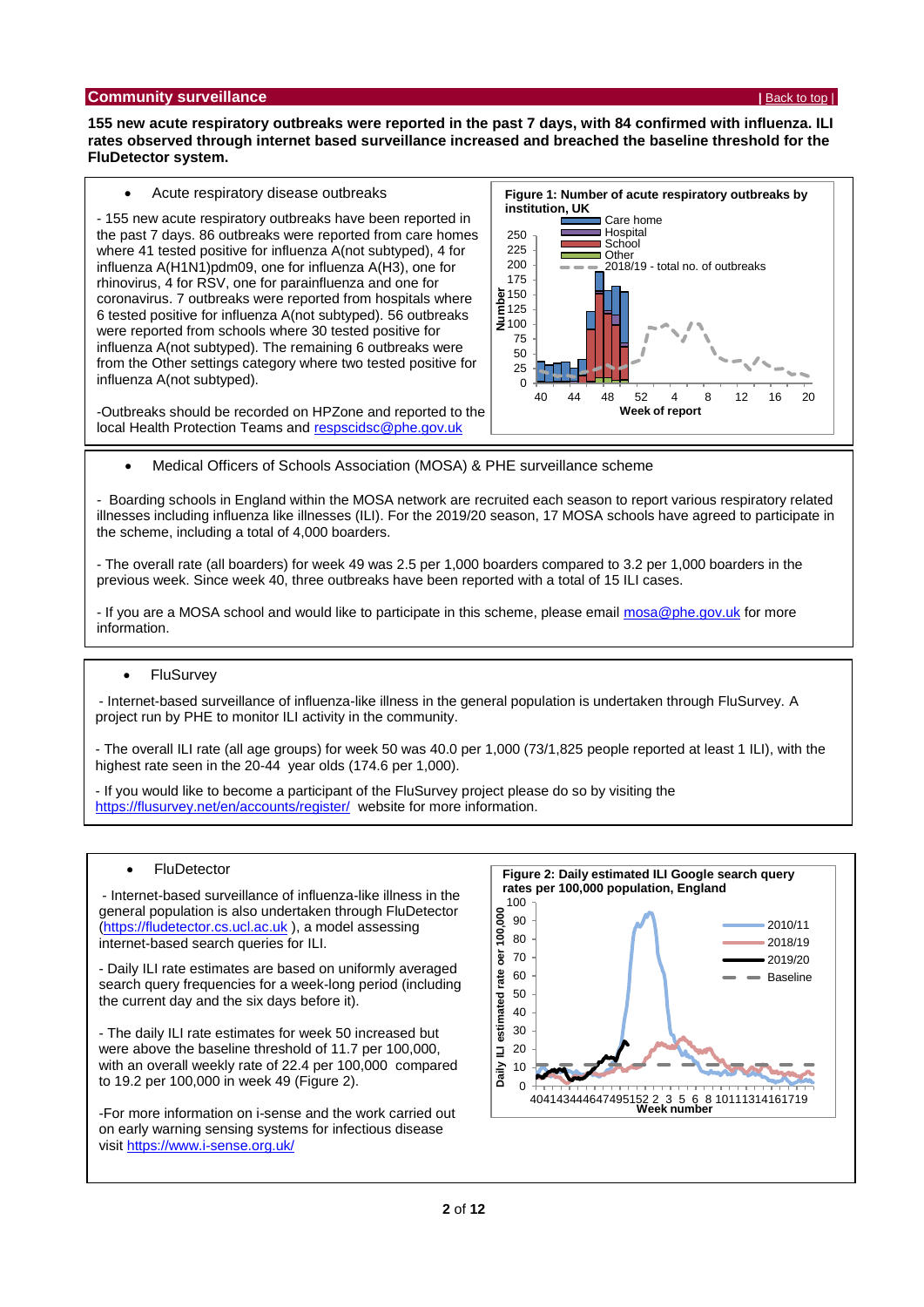#### <span id="page-2-0"></span>**Weekly consultation rates in national sentinel schemes <b>Back to the last to top | [Back to top](#page-0-1)** | **Back to top** |

**In week 50, the overall weekly influenza-like illness (ILI) GP consultation rate breached the baseline threshold in England. In the devolved administrations, ILI rates were below their respective baselines for Scotland and Wales but at moderate levels in Northern Ireland.** 

GP ILI consultations in the UK

#### RCGP (England)

- The weekly ILI consultation rate through the RCGP surveillance was 16.0 per 100,000 registered population in participating GP practices in week 50 compared to 13.1 per 100,000 in week 49. This is above the baseline threshold (12.7 per 100,000) (Figure 3\*). By age group, the highest rates were seen in the 1-4 year olds (26.5 per 100,000) and in the 5-14 year olds (20.8 per 100,000).

*\*The Moving Epidemic Method (MEM) has been adopted by the European Centre for Disease Prevention and Control to calculate thresholds for GP ILI consultations for the start of influenza activity (based on 10 seasons excluding 2009/10) in a standardised approach across Europe. For MEM intensity threshold values, please visit: [https://www.gov.uk/guidance/sources-of-uk-flu-data-influenza](https://www.gov.uk/guidance/sources-of-uk-flu-data-influenza-surveillance-in-the-uk#clinical-surveillance-through-primary-care)[surveillance-in-the-uk#clinical-surveillance-through-primary-care](https://www.gov.uk/guidance/sources-of-uk-flu-data-influenza-surveillance-in-the-uk#clinical-surveillance-through-primary-care)*



#### UK

- In week 50, overall weekly ILI consultation rates were below their respective baseline threshold levels in Scotland, however at moderate levels in Northern Ireland and Wales (Table 1).

- By age group, the highest rates were seen in the 15-44 year olds in Scotland (23.1 per 100,000) and in the 15-44 year olds in Northern Ireland (28.6 per 100,000 respectively). Rates by age group were not available for Wales.

#### **Table 1: GP ILI consultations in the UK for all ages with MEM thresholds applied\***

| <b>GP ILI consultation</b>                                                                                                              | Week number |     |     |            |     |     |     |           |      |      |      |    |    |  |  |
|-----------------------------------------------------------------------------------------------------------------------------------------|-------------|-----|-----|------------|-----|-----|-----|-----------|------|------|------|----|----|--|--|
| rates (all ages)                                                                                                                        | 40          | 41  | 42  | 43         | 44  | 45  | 46  | 47        | 48   | 49   | 50   | 51 | 52 |  |  |
| <b>England (RCGP)</b>                                                                                                                   | 4.3         |     | 5.5 | 60         | 4.5 | 4.6 | 5.3 | 6.5       |      | 13.  | 16.0 |    |    |  |  |
| <b>Wales</b>                                                                                                                            | 1.7         | 4.0 |     | R 2<br>ے۔ت |     | 4.2 |     | ٦Ο.       |      |      | 22.0 |    |    |  |  |
| <b>Scotland</b>                                                                                                                         | 5.1         | 6.2 | 4.4 |            | 79. | 5.0 |     | $\cdot$ 8 |      |      | 19.0 |    |    |  |  |
| Northern Ireland                                                                                                                        | 3.9         | 1.8 | 4.6 |            | 6.5 |     | 6.9 | 14.2      | 28.2 | 29.2 | 24.8 |    |    |  |  |
| The Moving Epidemic Method (MEM) has been adopted by the European Centre for Disease Prevention and Control to calculate thresholds for |             |     |     |            |     |     |     |           |      |      |      |    |    |  |  |

*GP ILI consultations for the start of influenza activity (based on 10 seasons excluding 2009/10), in a standardised approach across Europe. For*  MEM threshold values for each country, please visit; https://www.gov.uk/guidance/sources-of-uk-flu-data-influenza-surveillance-in-the-uk# *[surveillance-through-primary-care](https://www.gov.uk/guidance/sources-of-uk-flu-data-influenza-surveillance-in-the-uk#clinical-surveillance-through-primary-care)*

#### GP In Hours Syndromic Surveillance System (England)

The weekly ILI consultation rate through the GP In Hours Syndromic Surveillance system is 14.0 per 100,000 in week 50 2019 (Figure 4).

GP In Hours consultations for ILI remain above baseline at low intensity levels for week 50, with the highest levels observed in the North East and North West and greatest increases noted in age groups up to 65 year olds.

NHS 111 cold/flu calls remain at medium intensity levels with highest activity noted in the 5-14 years age group and in the North of England. Calls for cough and difficulty breathing decreased but are still elevated in young children in line with seasonal RSV.

GP Out of Hours contacts for ILI remained at medium intensity levels during week 50 and bronchitis/bronchiolitis contacts in children aged under 1 year decreased. ED attendances for ILI attendances increased and are highest in children aged 1-4 and 5-14 years.

- Figure 4 represents a map of GP ILI consultation rates in week 49 across England by PHE centres, with influenza-like illness surveillance MEM thresholds applied.

**3** of **12** *rates are historically higher in London than other areas of England and ILI thresholds were calculated separately for each of the nine PHE Centres to allow for differences between areas e.g. background ILI based upon previous influenza seasons from 2012/13 on wards. ILI thresholds should be interpreted with caution and reference made to other GP surveillance systems incorporating more historical data.* 

-For further information, please see the syndromic surveillance [webpage.](https://www.gov.uk/government/publications/gp-in-hours-weekly-bulletins-for-2019)

#### **Figure 4: Map of GP ILI consultation rates in week 50**

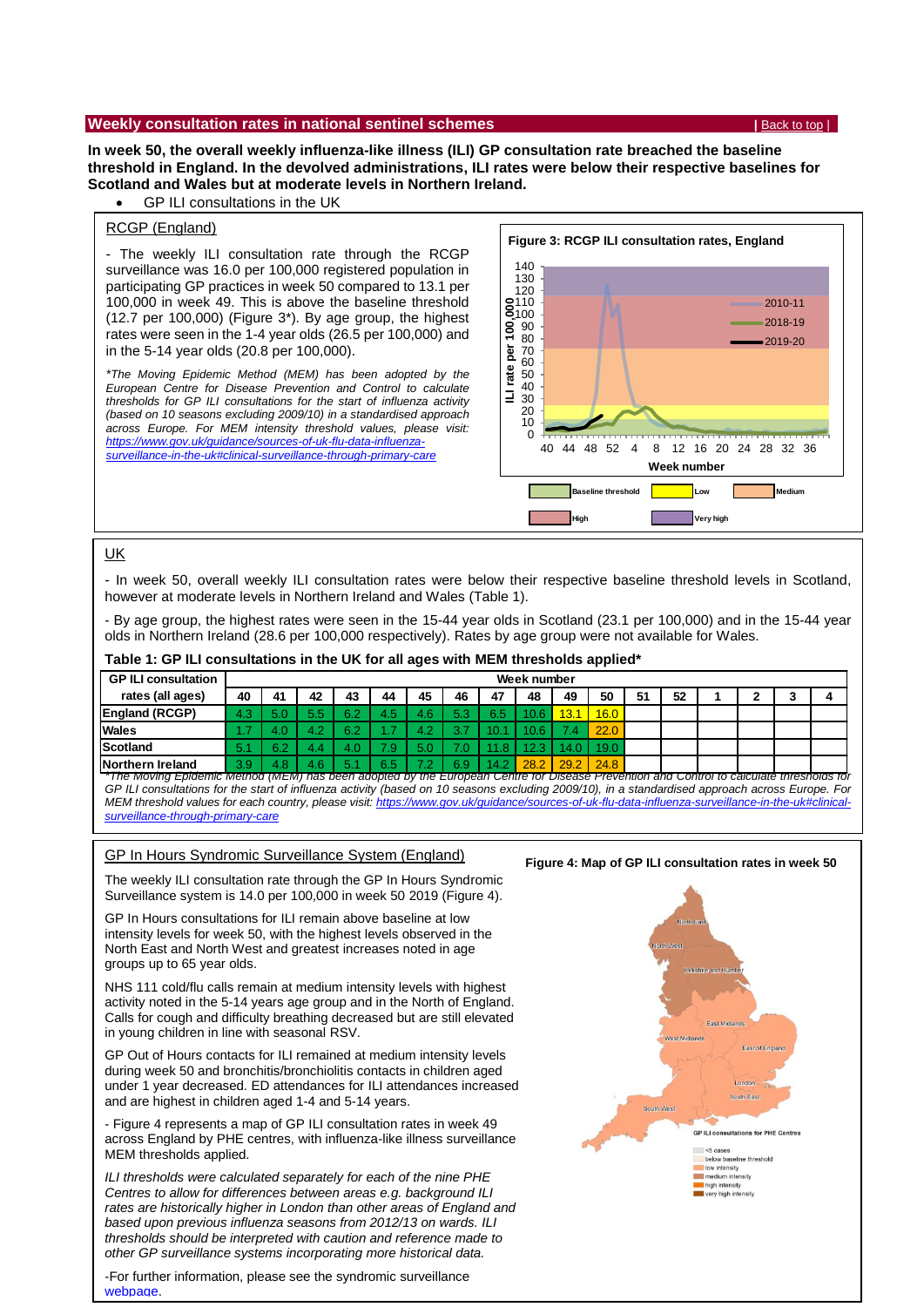#### <span id="page-3-0"></span>**Influenza confirmed hospitalisations (provisional) <b>Alternative Confirmed According to the Confirmed According to the Confirmed According to the Confirmed According to the Confirmed According to the Confirmed According to**

**In week 50 2019, there were 586 hospitalised confirmed influenza cases (25 influenza A(H1N1)pdm09, 203 influenza A(H3N2), 348 influenza A(not subtyped) and 10 influenza B) reported through the USISS sentinel hospital network across England (19 Trusts). There were 174 new admissions to ICU/HDU with confirmed influenza (12 influenza A(H1N1)pdm09, 40 influenza A(H3N2), 119 influenza A(not subtyped) and 3 influenza B)) reported through the USISS mandatory ICU/HDU surveillance scheme across the UK (131/143 Trusts in England).**

USISS sentinel weekly hospitalised confirmed influenza cases, England (week **50**)

In week 50, there were 586 hospitalised laboratory confirmed influenza cases (25 influenza A(H1N1pdm09), 203 influenza A(H3N2), 348 influenza A(not subtyped) and 10 influenza B) reported from 19 NHS Trusts across England through the USISS sentinel hospital network, with a rate of 6.85 per 100,000 trust catchment population (Figures 5 and 6) compared to 5.13 per 100,000 in week 49. This is at medium intensity levels.

A total of 2092 hospitalised confirmed influenza admissions (52 influenza A(H1N1)pdm09, 921 influenza A(H3N2), 1,069 influenza A(not subtyped), and 50 influenza B) have been reported in England since week 40 2019 via the sentinel scheme.



 Number of new admissions and fatal confirmed influenza cases in ICU/HDU (USISS mandatory ICU scheme), UK (week 50)

In week 50, there were 174 new admissions to ICU/HDU with confirmed influenza (12 influenza A(H1N1pdm09), 40 influenza A(H3N2), 119 influenza A(not subtyped) and 3 influenza B) reported across the UK (131/143 Trusts in England ) through the USISS mandatory ICU scheme, with a rate of 0.35 per 100,000 (Figures 7 and 8) compared to 0.23 per 100,000 in week 49. This is above the baseline impact threshold of 0.10 per 100,000. Eight influenza laboratory confirmed deaths were reported to have occurred in ICU/HDU week 49 in the UK. *<https://www.gov.uk/guidance/sources-of-uk-flu-data-influenza-surveillance-in-the-uk#disease-severity-and-mortality-data>*

A total of 540 new admissions (43 influenza A(H1N1pdm09), 117 influenza A(H3N2), 361 influenza A(not subtyped) and 19 influenza B) and 23 confirmed deaths have been reported in the UK since week 40 2019.



*<https://www.gov.uk/guidance/sources-of-uk-flu-data-influenza-surveillance-in-the-uk#disease-severity-and-mortality-data>*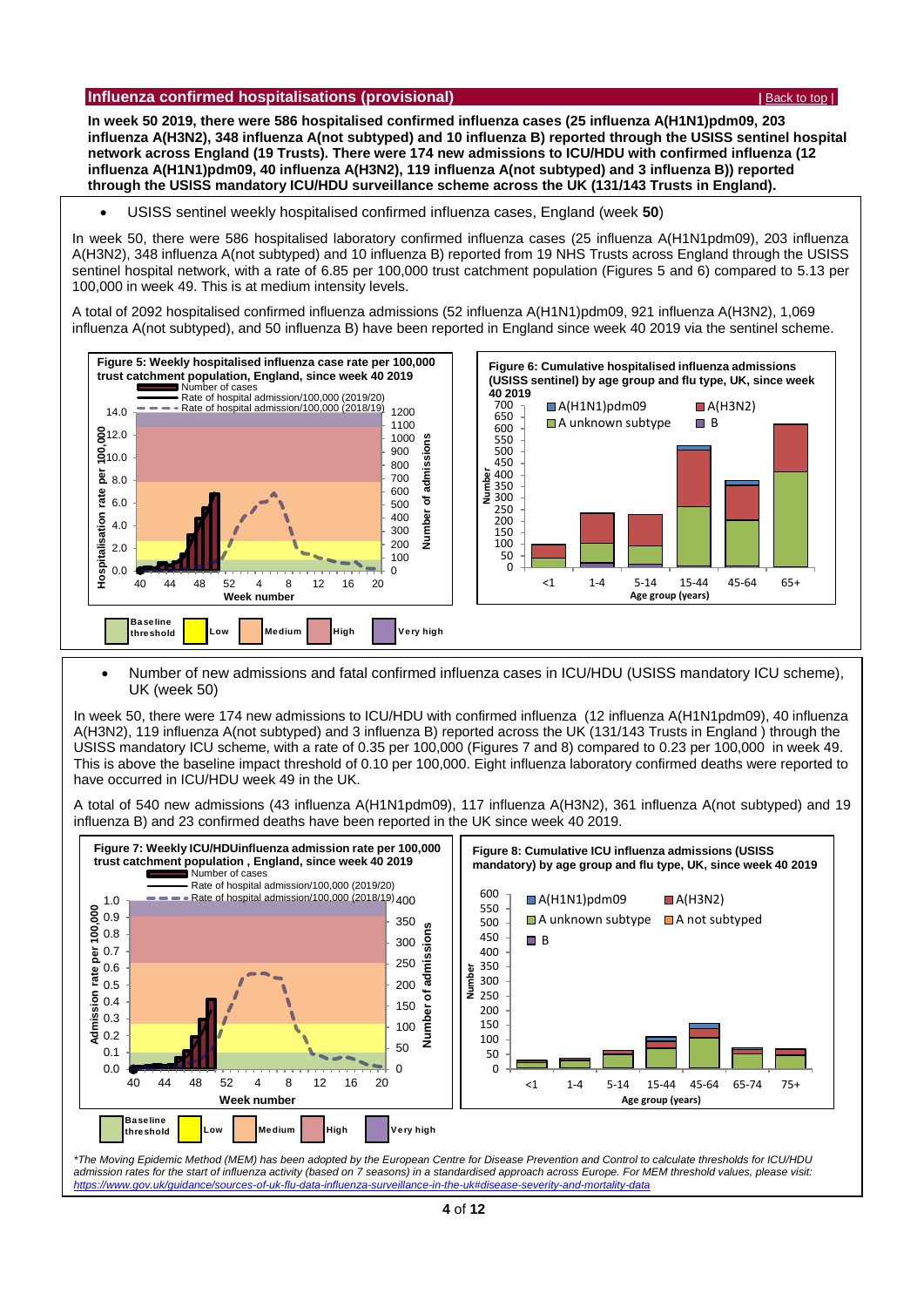USISS Severe Respiratory Failure Centre confirmed influenza admissions, UK (week 50)

<span id="page-4-0"></span>- In week 50, there were two new admissions with laboratory confirmed influenza (1 influenza A(H1N1)pdm09 and 1 influenza A(H3N2)) among the 6 Severe Respiratory Failure (SRF) centres in the UK. Since week 40 2019, a total of 5 confirmed influenza admissions (1 influenza A(H1N1)pdm09, 2 influenza A(H3N2) and 2 influenza A(unknown subtype)) have been reported among the 6 centres in the UK.

#### **All-cause mortality data** *[Back to top](#page-0-1) | <b>Back to top | Back to top | Back to top | Back to top | Back to top | Back to top |*

**In week 50 2019, no statistically significant excess all-cause mortality by week of death was observed overall and by age group in England, through the EuroMOMO algorithm. In the devolved administrations, no statistically significant excess all-cause mortality for all ages was observed in Wales and Northern Ireland in week 50 2019 and for Scotland in week 48.** 

All-cause death registrations, England and Wales

- In week 49 2019, an estimated 10,816 all-cause deaths were registered in England and Wales (source: [Office for National](http://www.ons.gov.uk/peoplepopulationandcommunity/birthsdeathsandmarriages/deaths/datasets/weeklyprovisionalfiguresondeathsregisteredinenglandandwales)  [Statistics\)](http://www.ons.gov.uk/peoplepopulationandcommunity/birthsdeathsandmarriages/deaths/datasets/weeklyprovisionalfiguresondeathsregisteredinenglandandwales). This is a slight decrease compared to the 10,958 estimated death registrations in week 48 2019.

Excess all-cause mortality by age group, England, Wales, Scotland and Northern Ireland

- In week 50 2019 in England, no statistically significant excess mortality by week of death above the upper 2 z-score threshold was seen overall, by age group and sub-nationally (all ages), after correcting ONS disaggregate data for reporting delay with the standardise[d EuroMOMO](http://www.euromomo.eu/) algorithm. This data is provisional due to the time delay in registration; numbers may vary from week to week.

- In the devolved administrations, no statistically significant excess all-cause mortality for all ages observed in Wales and Northern Ireland in week 50 2019 and for Scotland in week 48 (Table 2).

| Country          | Excess detected in week 50<br>2019? | Weeks with<br>excess in 2019/20 |
|------------------|-------------------------------------|---------------------------------|
| England          | ×                                   | <b>NA</b>                       |
| Wales            | $\times$                            | 42                              |
| Northern Ireland | x                                   | 48                              |
| Country          | Excess detected in week 48<br>2019? | Weeks with<br>excess in 2019/20 |
| Scotland         | ×                                   | 41.46                           |

**Table 2: Excess mortality by UK country, for all ages\***

*\* Excess mortality is calculated as the observed minus the expected number of deaths in weeks above threshold* 

*\* NA refers to no excess seen*



**Figure 9: Weekly observed and expected number of all-age all-cause deaths, with the dominant circulating influenza A subtype, England, 2015 to week 50 2019**

*<sup>\*</sup>Note: Delays in receiving all registered deaths from April 2018, following changes in IT systems at ONS, may result in some delays in the model to adjust for most recent deaths.*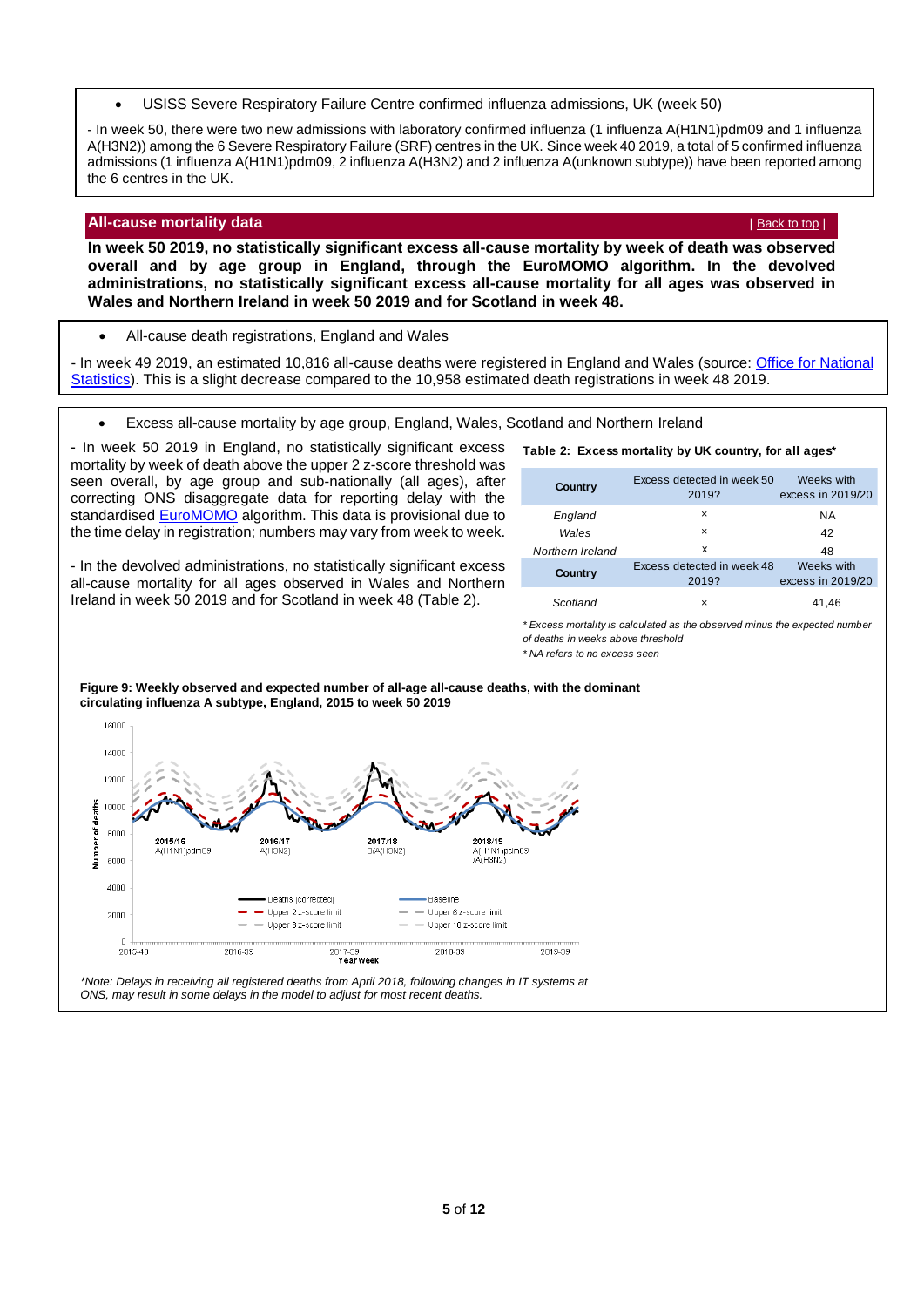#### <span id="page-5-0"></span>**Microbiological surveillance |** [Back to top](#page-0-1) |

**In week 50 2019, 94 samples tested positive for influenza with an overall positivity of 58.5%, through the UK GP sentinel schemes. 546 positive detections were recorded through the DataMart scheme (12 influenza A(H1N1)pdm09, 410 influenza A(H3), 113 influenza A(not subtyped) and 11 influenza B) with a positivity of 17.9%, which remains above the baseline threshold of 9.7%.**

 Sentinel swabbing schemes in England (RCGP) and the Devolved Administrations

In week 50 2019, 94 samples tested positive for influenza (2 influenza A(H1N1)pdm09, 66 influenza A(H3), 21 influenza A(not subtyped), 3 influenza B and two co-infections of influenza A(not subtyped) and influenza B), with an overall positivity of 58.5% compared to 37.8% in the previous week, through the UK GP sentinel swabbing schemes (Figure 10).

Since week 40, a total of 455 samples (19 influenza A(H1N1)pdm09, 379 influenza A(H3N2), 45 influenza A(not subtyped), 12 influenza B, one co-infection of influenza<br>A(H3N2) and B, three co-infections of influenza A(H3N2) and B, three co-infections of influenza A(H1N1)pdm09 and B, two co-infections of influenza A(H1N1)pdm09, influenza A(H3) and influenza B and two coinfections of influenza A(not subtyped) and B) tested positive for influenza through this scheme.



In week 50 2019, out of the 3,605 respiratory specimens reported through the Respiratory DataMart System, 729 samples were positive for influenza (13 influenza A(H1N1)pdm09, 516 influenza A(H3), 191 influenza A(not subtyped) and 9 influenza B) (Figure 11), with an overall positivity of 20.2%, which is above the MEM baseline threshold for this season of 9.7%.

RSV positivity continued to increase from 13.0% in week 49 to 13.5% in week 50. The highest positivity for RSV by age group was seen in the <5 year olds at 38.8% in week 50 compared to 35.8% in the previous week. Rhinovirus positivity continued to increase at 7.9% in week 50. remained similar to the previous week at 9.4%. Human metapneumovirus (hMPV) positivity decreased slightly at 1.7% in week 50. Adenovirus and parainfluenza positivity remained low at 2.2% and 3.7% respectively in week 50 2019 (Figure 13).











*\*The Moving Epidemic Method has been adopted by the European Centre for Disease Prevention and Control to calculate thresholds for GP ILI consultations for the*  start of influenza activity in a standardised approach across Europe. The threshold to indicate a likelihood of influenza community circulation for Datamart % positive *as calculated through the Moving Epidemic Method is 9.7% in 2019/20.*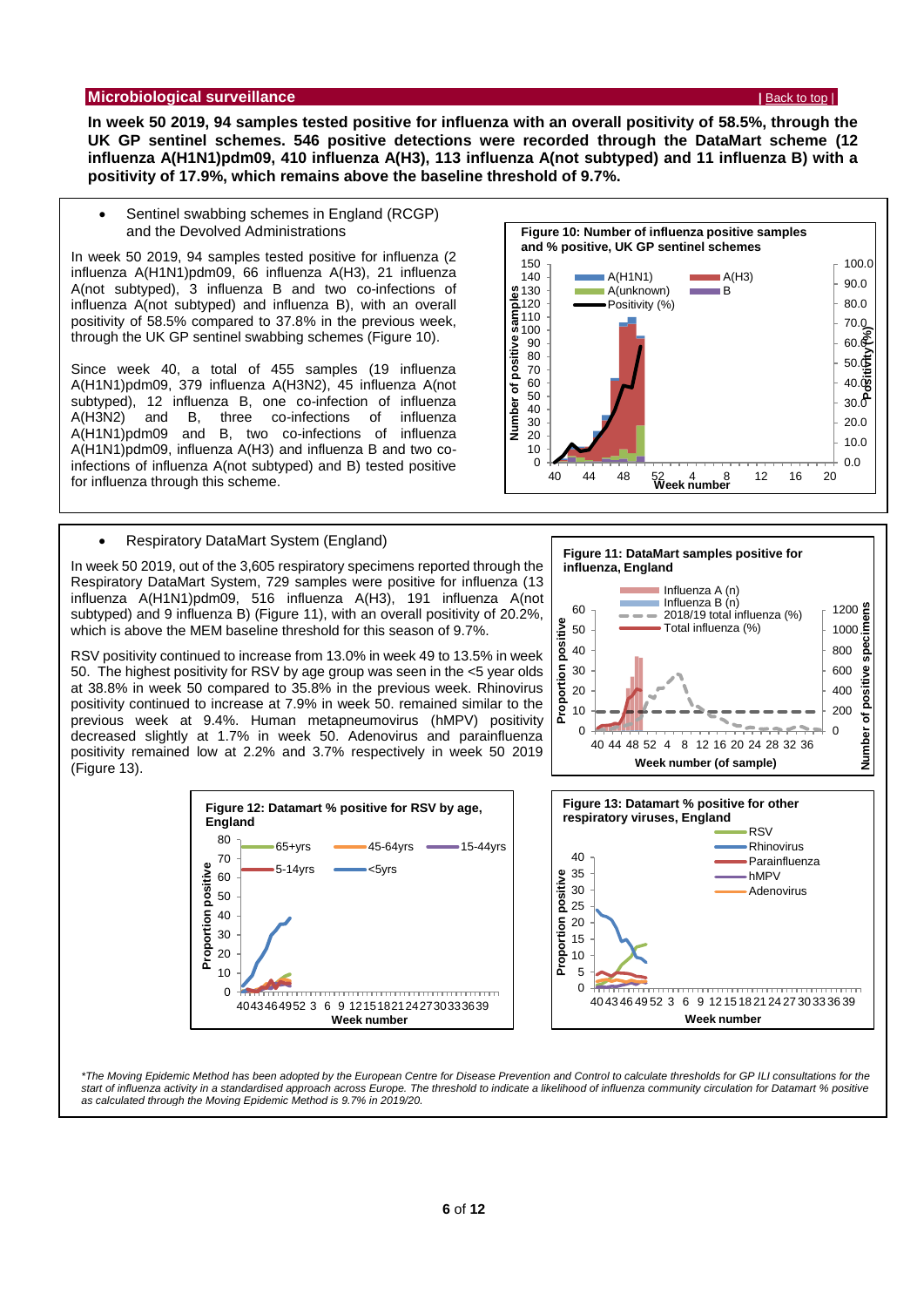#### Virus characterisation

PHE characterises the properties of influenza viruses through one or more tests, including [genome sequencing](http://www.cdc.gov/flu/professionals/laboratory/genetic-characterization.htm) (genetic analysis) and [haemagglutination inhibition \(HI\)](http://www.cdc.gov/flu/professionals/laboratory/antigenic.htm) assays (antigenic analysis). These data are used to compare how similar the currently circulating influenza viruses are to the strains included in seasonal influenza vaccines, and to monitor for changes in circulating influenza viruses. The interpretation of genetic and antigenic data sources is complex due to a number of factors, for example, not all viruses can be cultivated in sufficient quantity for antigenic characterisation, so that viruses with sequence information may not be able to be antigenically characterised as well. Occasionally, this can lead to a biased view of the properties of circulating viruses, as the viruses which can be recovered and analysed antigenically, may not be fully representative of majority variants, and genetic characterisation data does not always predict the antigenic characterisation

The PHE Respiratory Virus Unit has characterised 255 influenza A(H3N2) viruses detected since week 40. Genetic characterisation of 226 of these shows that 183 belong to the genetic clade 3C.3a, and 43 fall into a cluster within the 3C.2a1 subclade, designated 3C.2a1b. The Northern Hemisphere 2019/20 influenza A(H3N2) vaccine strain belongs in genetic subclade 3C.3a. One hundred and eight A(H3N2) viruses have been antigenically characterised and are similar to the A/Kansas/14/2017 like Northern Hemisphere 2019/20 (H3N2) vaccine strain. Difficulties remain with detection and typing of A(H3N2) viruses by HI assays due to observed receptor binding changes, particularly with viruses from the 3C.2a1 subclade and these are underrepresented in the antigenic characterisation data.

A total of 14 A(H1N1)pdm09 viruses have been characterised to date. Eleven A(H1N1)pdm09 viruses have been genetically characterised, all fall in clade 6B.1A which was the predominant genetic clade in the 2018/19 season. Nine A(H1N1)pdm09 viruses have been antigenically characterised and are similar to the A/Brisbane/02/2018-like N. Hemisphere 2019/20 A(H1N1)pdm09 vaccine strain.

Three influenza B viruses have been characterised to date, where sequencing of the haemagglutinin (HA) gene shows this virus belongs in genetic clade 1A of the B/Victoria lineage, clustering in a subgroup within this clade characterised by deletion of three amino acids in the HA. The N. Hemisphere 2019/20 B/Victoria-lineage quadrivalent and trivalent vaccine component virus (a B/Colorado/06/2017-like virus) belongs in genetic clade 1A, clustering in a subgroup with two deletions in the HA. At this early stage of the influenza season, it is too early to predict which lineages will dominate throughout the season, and a close watch will be kept on the proportion of different viruses circulating to assist with the evaluation of vaccine effectiveness.

| Virus type/subtype        | No. viruses characterised |              |                |       |  |  |  |
|---------------------------|---------------------------|--------------|----------------|-------|--|--|--|
|                           | Genetic and antigenic     | Genetic only | Antigenic only | Total |  |  |  |
| $A(H1N1)$ pdm09           |                           |              |                |       |  |  |  |
| A(H3N2) 3C.2a1            |                           | 43           |                | 43    |  |  |  |
| A(H3N2) 3C.3a             | 79                        | 104          | 29             | 212   |  |  |  |
| A(H3N2) total             | 79                        | 147          | 29             | 255   |  |  |  |
| B/Yamagata-lineage        |                           |              |                |       |  |  |  |
| <b>B/Victoria-lineage</b> |                           |              |                |       |  |  |  |

#### Antiviral susceptibility

Influenza positive samples are screened for mutations in the virus neuraminidase gene known to confer oseltamivir and/or zanamivir resistance. Additionally, testing of influenza A(H1N1)pdm09, A(H3N2), and influenza B virus isolates for neuraminidase inhibitor susceptibility (oseltamivir and zanamivir) is performed at PHE-RVU using a functional assay. The data summarized below combine the results of both testing methods. The samples tested are routinely obtained for surveillance purposes, but diagnostic testing of patients suspected to be infected with neuraminidase inhibitor-resistant virus is also performed.

Since week 40 2019, 12 influenza A (H1N1) viruses and 103 influenza A (H3N2) viruses were tested for their susceptibility for both antiviral agents, oseltamivir and zanamivir, and all but two influenza A(H3N2) viruses are sensitive.

#### Antimicrobial susceptibility

-Table 4 shows in the 12 weeks up to 15 December 2019, the proportion of all lower respiratory tract isolates of *Streptococcus pneumoniae*, *Haemophilus influenza, Staphylococcus aureus,* MRSA and MSSA tested and susceptible to antibiotics. These organisms are the key causes of community-acquired pneumonia (CAP) and the choice of antibiotics reflects the British Thoracic Society empirical guidelines for management of CAP in adults.

|               | weeks up to 15 December 2019, E&W |                      |                           |
|---------------|-----------------------------------|----------------------|---------------------------|
| Organism      | <b>Antibiotic</b>                 | Specimens tested (N) | Specimens susceptible (%) |
| S. pneumoniae | Penicillin                        | 3927                 | 87                        |
|               | Macrolides                        | 4294                 | 82                        |
|               | Tetracycline                      | 4244                 | 82                        |
| H. influenzae | Amoxicillin/ampicillin            | 14417                | 68                        |
|               | Co-amoxiclav                      | 15922                | 82                        |
|               | Macrolides                        | 2778                 |                           |
|               | Tetracycline                      | 16026                | 98                        |
| S. aureus     | Methicillin                       | 7088                 | 92                        |
|               | Macrolides                        | 7939                 | 66                        |
| <b>MRSA</b>   | Clindamycin                       | 417                  | 42                        |
|               | Tetracycline                      | 524                  | 80                        |
| <b>MSSA</b>   | Clindamycin                       | 4723                 | 72                        |
|               | Tetracycline                      | 6177                 | 92                        |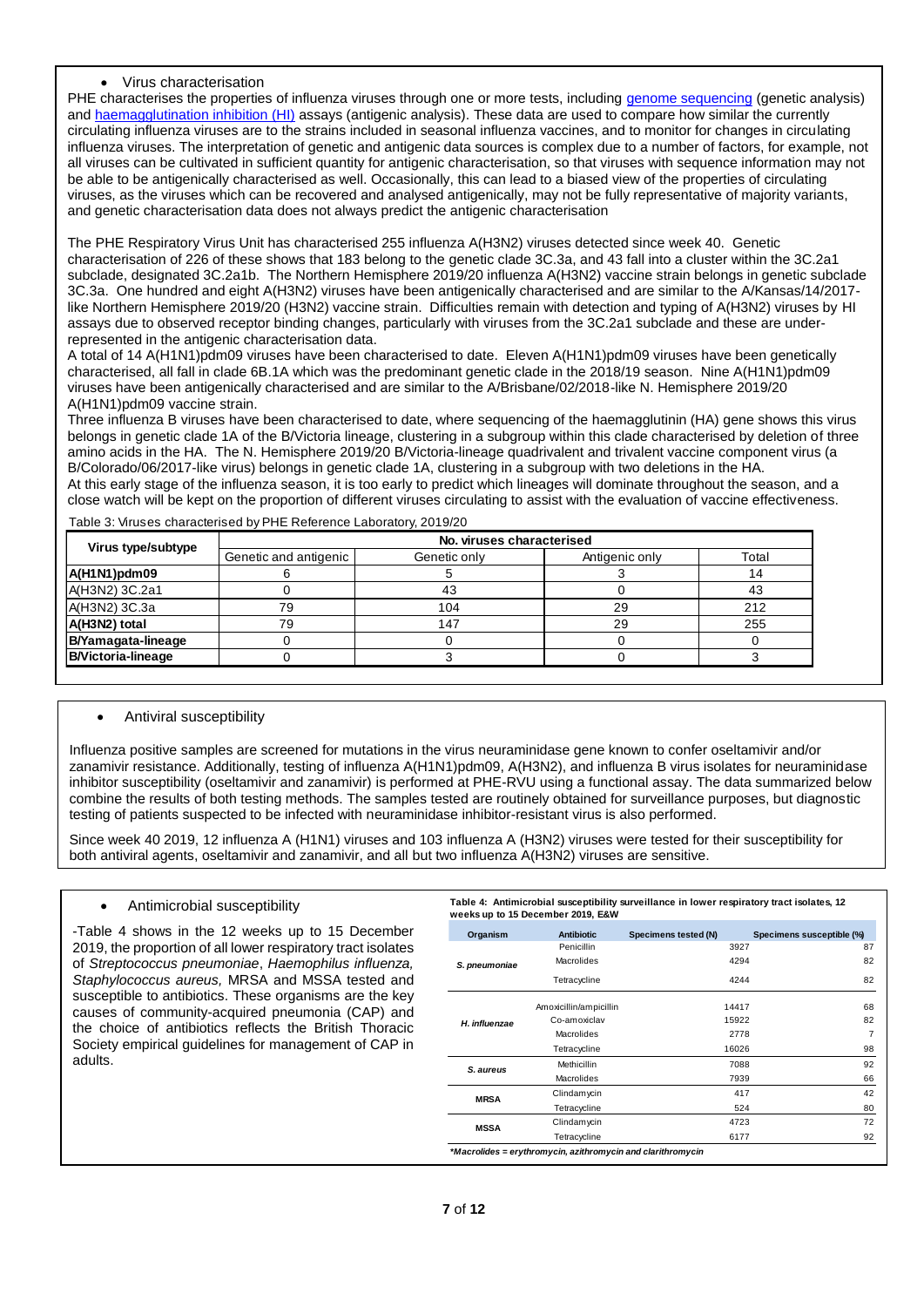#### <span id="page-7-0"></span>**Vaccination |** [Back to top](#page-0-1) |

- Up to week 50 2019 in 79.4% of GP practices reporting weekly to Immform for the main collection, the provisional proportion of people in England who had received the 2019/20 influenza vaccine in targeted groups was as follows (Figure 14):
	- o 38.5% in under 65 years in a clinical risk group
	- o 39.5% in pregnant women
	- $\circ$  69.3% in 65+ year olds



- In 2019/20, all 2 and 3 year olds continue to be eligible for influenza vaccination through their GPs. Up to week 50 2019, in 78.4% of GP practices reporting weekly to Immform for the childhood collection, the provisional proportion of children in England who had received the 2019/20 influenza vaccine in targeted groups was as follows (Figure 15):
	- $\circ$  32.5% in 2 year olds
	- o 31.7% in 3 year olds



 Provisional data from the second monthly collection of the influenza vaccine uptake by frontline healthcare workers show 61.5% were vaccinated by 30 November 2019 from 97.5% of all organisations, compared to 61.0% vaccinated in the previous season by 30 November 2018. The report provides uptake at national, NHS England local team and Trust-level.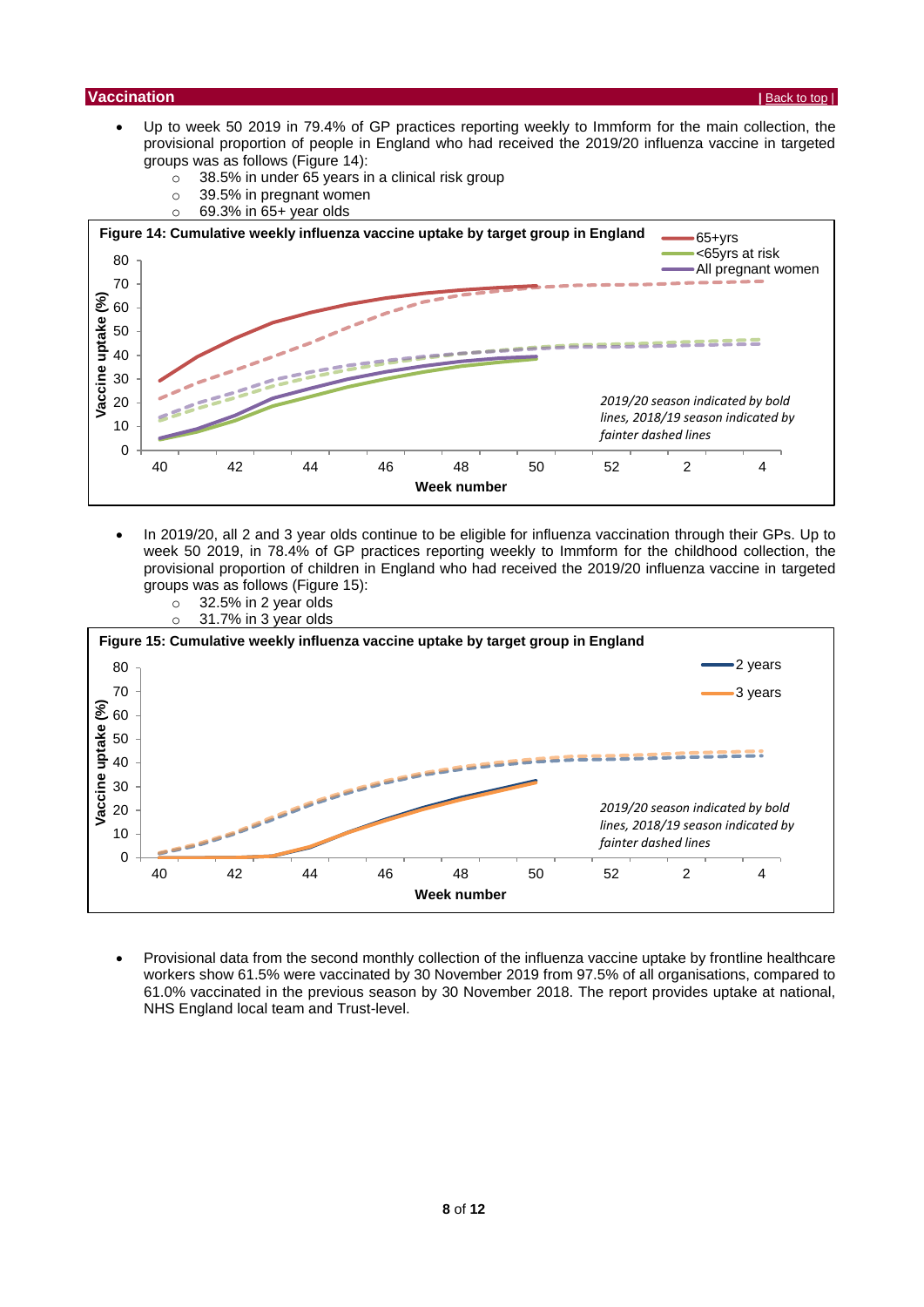Provisional data from the second monthly collection of influenza vaccine uptake for children of school years Reception, 1, 2, 3, 4, 5 and 6 age (from a sample of 98.7% of all Local Authorities in England) show the provisional proportion of children in England who received the 2019/20 influenza vaccine via school, pharmacy or GP practice by 30 November 2019 in targeted groups in Table 5.

| <b>School Year</b>    | % Vaccine uptake (up to 31 October) |         |  |  |  |  |  |
|-----------------------|-------------------------------------|---------|--|--|--|--|--|
|                       | 2019/20                             | 2018/19 |  |  |  |  |  |
| Reception (4-5 years) | 46.4                                | 49.6    |  |  |  |  |  |
| Year 1 (5-6 years)    | 45.8                                | 49.4    |  |  |  |  |  |
| Year 2 (6-7 years)    | 45.0                                | 47.7    |  |  |  |  |  |
| Year 3 (7-8 years)    | 43.7                                | 46.8    |  |  |  |  |  |
| Year 4 (8-9 years)    | 43.2                                | 45.2    |  |  |  |  |  |
| Year 5 (9-10 years)   | 41.3                                | 43.7    |  |  |  |  |  |
| Year 6 (10-11 years)  | 39.7                                | ۰       |  |  |  |  |  |

Table 5: Provisional cumulative influenza vaccine uptake (%) in children in school years Reception to Year 6, up to 30 November 2019 & 2018, England

 *- : Year 6 were not part of the programme in 2018/19*

#### <span id="page-8-0"></span>**International Situation |** [Back to top](#page-0-1) |

**In the temperate zone of the northern hemisphere, influenza activity and respiratory illness indicators started to increase in most countries with influenza activity elevated across the countries in Western Asia. In the temperate zones of the southern hemisphere, influenza activity returned to interseasonal levels. Worldwide, seasonal influenza A(H3N2) viruses accounted for the majority of detections.**

[Europe](http://flunewseurope.org/) updated on 13 December 2019 (Joint ECDC-WHO Europe Influenza weekly update)

Overall in week 49, influenza activity continued to increase across the region, with the majority of countries reporting influenza A virus detections dominance.

For week 49 2019, of 46 Member States and areas reporting on intensity, 34 reported baseline, 10 reported low intensity and 2 reported medium intensity. Of 46 Member States and areas reporting on geographic spread, 8 reported no activity, 27 reported sporadic cases, 6 reported local spread (across the Region), 1 reported regional spread and 4 reported widespread activity.

For week 49/2019, 140 (13.8%) of 1,196 sentinel specimens tested positive for influenza viruses; 78% were type A and 22% were type B. Of 189 subtyped A viruses, 38% were A(H1N1)pdm09 and 62% were A(H3N2). Of the 11 type B viruses ascribed to a lineage, all were B/Victoria.

For the season to date, more influenza type A (71.4%) than type B (28.6%) viruses have been detected. Of 700 subtyped A viruses, 32% were A(H1N1)pdm09 and 68% were A(H3N2). Of 84 influenza type B viruses ascribed to a lineage, 95% were B/Victoria and 5% were B/Yamagata.

Since week 40/2019, more influenza type A (n=360, 94%) than type B (n=23, 6%) viruses have been detected among laboratory confirmed influenza cases in ICU. Of 103 subtyped influenza A viruses, 29% were A(H1N1)pdm09 and 71% were A(H3N2). None of the influenza B viruses have been ascribed to a lineage. Of 37 cases with known age, 46% were 15–64 years old and 43% were 65 years and older.

Since week 40/2019, more influenza type A (n=325, 93%) than type B (n=23, 7%) viruses have been detected among laboratory confirmed influenza cases in wards other than ICU. Of 156 subtyped influenza A viruses, 13% were A(H1N1)pdm09 and 87% were A(H3N2). None of the influenza B viruses have been ascribed to a lineage. Of 348 cases with known age, 32% were 15–64 years old and 35% were 65 years and older.

For week 49 2019, pooled estimates from the EuroMOMO project of all-cause mortality from 23 countries or areas show all-cause mortality were within expected range for the time of year.

[United States of America](http://www.cdc.gov/flu/weekly/) updated on 13 December 2019 (Centre for Disease Control report)

During week 49, influenza activity continues to increase and has been elevated for the past five weeks.

Nationwide during week 49, 3.2% of patient visits reported through the U.S. Outpatient Influenza-like Illness Surveillance Network (ILINet) were due to influenza-like illness (ILI), which is above the national baseline of 2.4%.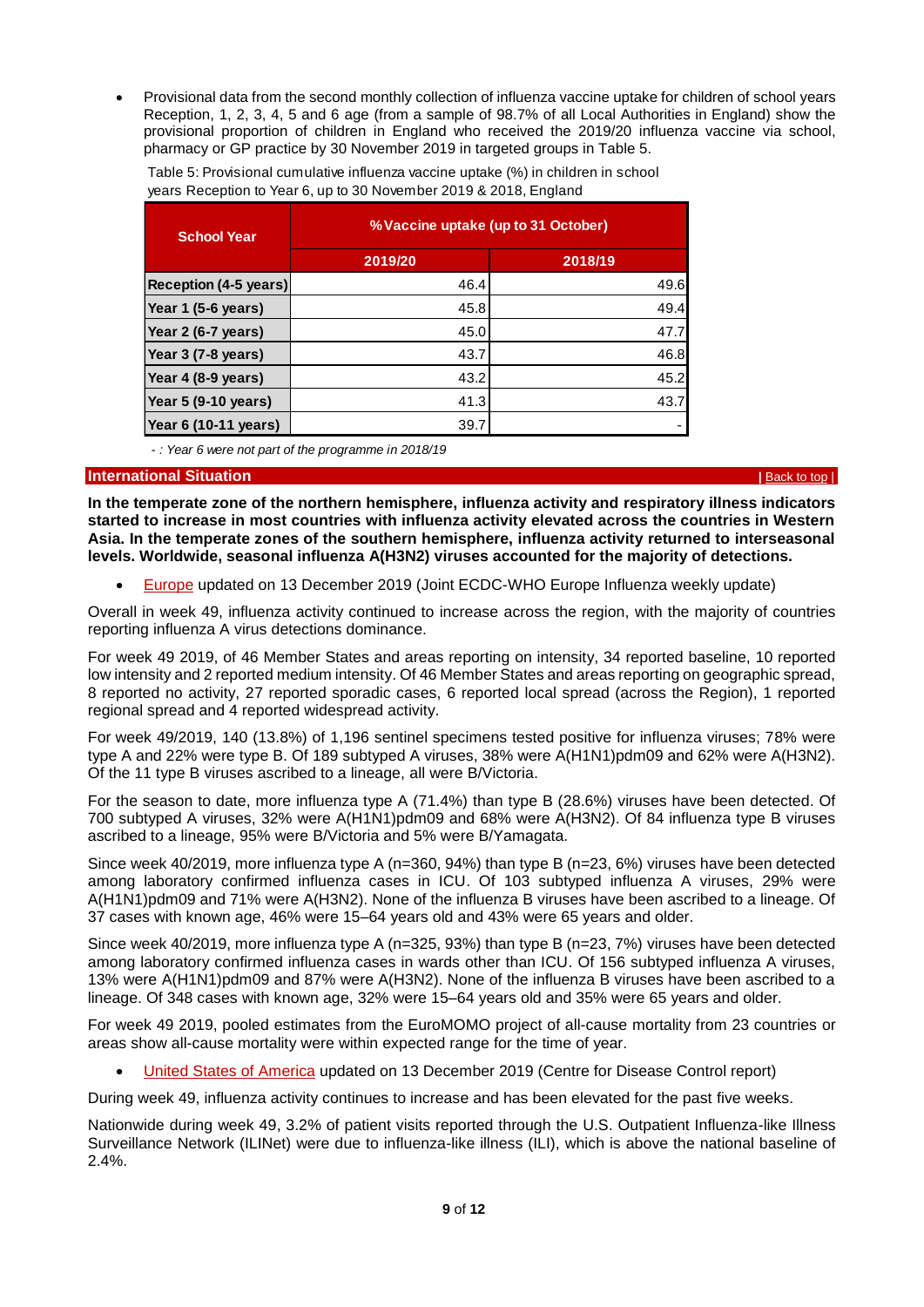During week 49, 11.3% of respiratory specimens tested by clinical laboratories were influenza positive. This is higher than the previous week.

The overall hospitalisation rate for the season is 3.9 per 100,000. This is similar to what has been seen at this time in recent seasons.

Based on National Center for Health Statistics (NCHS) mortality surveillance data available on 12 December 2019, 5.0% of the deaths occurring during the week ending November 30,2019 (week 48) were due to P&I. This percentage is below the epidemic threshold of 6.5% for week 48.

[Canada](http://healthycanadians.gc.ca/diseases-conditions-maladies-affections/disease-maladie/flu-grippe/surveillance/fluwatch-reports-rapports-surveillance-influenza-eng.php) updated on 13 December 2019 (Public Health Agency report)

At national level, influenza activity continues to increase acroaa multiple indicators in week 49, with influenza A(H3N2) continuing to be the most common influenza virus circulating in Canada.

In weeks 49, a total of 724 laboratory detections of influenza were reported, of which 56.5% (409) were influenza A, with 60/93 subtyped influenza A detections being influenza A(H3N2).

The percentage of tests positive for influenza was above the seasonal threshold of 5.0%, at 9.1% in week 49.

In week 49, 1.3% of visits to healthcare professionals were due to ILI, slightly below the average for this time of year (1.5%).

To date this season, 200 influenza-associated hospitalisations have been reported with the majority of cases being aged greater than 65 years and associated with influenza A(H3N2).

 [Global influenza update](http://www.who.int/influenza/surveillance_monitoring/updates/latest_update_GIP_surveillance/en/index.html) updated on 09 December 2019 (based on data up to 24 November 2019) (WHO website)

In the temperate zone of the northern hemisphere, influenza activity and respiratory illness indicators started to increase in most countries with influenza activity elevated across the countries in Western Asia. In the temperate zones of the southern hemisphere, influenza activity returned to interseasonal levels. Worldwide, seasonal influenza A(H3N2) viruses accounted for the majority of detections.

In the countries of North America, ILI and influenza activity crossed the seasonal baseline, with co-circulation of all seasonal influenza subtypes.

In Europe, influenza activity continued to increase, with influenza A viruses predominant in most countries, and B viruses in several countries of the eastern part of the region.

In Central Asia, some marginal increases in respiratory illness indicators were reported in most countries.

In Northern Africa, activity remained at inter-seasonal levels, except for Morocco where low detections of influenza B/Victoria lineage viruses were reported in recent weeks.

In Western Asia, influenza activity continued to increase overall. In Bahrain, Kuwait and Saudi Arabia, influenza activity continued to increase with detections of predominately influenza A(H1N1)pdm09 and a small proportion of B viruses. Kuwait and Oman continued to report influenza detections at lower levels compared to previous weeks. In Qatar, influenza A(H3N2) viruses were most frequently detected. Increased SARI levels continued to be reported in Saudi Arabia.

In East Asia, ILI and influenza activity increased slightly in most countries, but remained low overall. ILI activity was reported above the seasonal threshold in the Republic of Korea, with detections of predominately influenza A(H1N1)pdm09.

In the Caribbean countries and the tropical countries of South America, influenza activity was low in general.

In Western Africa, influenza activity was elevated in some reporting countries. Increased influenza virus detections with predominantly influenza A(H3N2) and B/Victoria lineage viruses continued to be reported in Ghana, and Guinea and decreased detections were reported in Mali.

In Middle Africa, Cameroon reported increased influenza activity with detections of all seasonal influenza subtypes. South Sudan reported low detections of influenza B/Victoria lineage viruses.

In Eastern Africa, influenza detections were low across most reporting countries. Increased SARI activity and influenza A and B detections were reported in Kenya. Increased ILI activity was reported in Zambia with no detections of influenza viruses.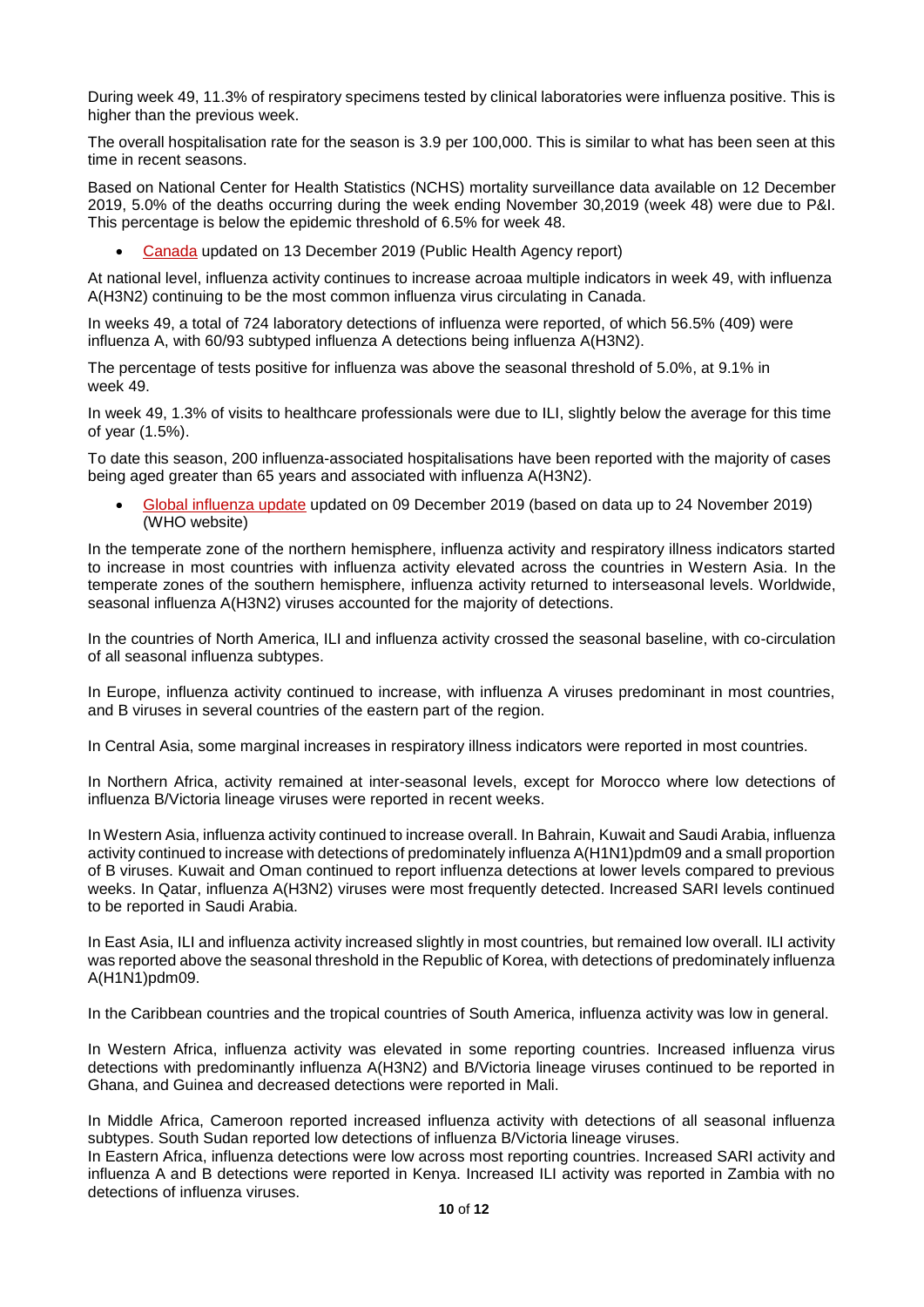In Southern Asia, influenza detections were low across reporting countries except for Iran (Islamic Republic of) where influenza activity continued to increase with detections of predominantly influenza A(H1N1)pdm09 viruses. In South East Asia, influenza activity was reported in some countries

The WHO GISRS laboratories tested more than 92,883 specimens between 11 November 2019 and 24 November 2019. 7,914 were positive for influenza viruses, of which 5,629 (71.1%) were typed as influenza A and 2,285 (28.9%) as influenza B. Of the sub-typed influenza A viruses, 1,069 (28.5%) were influenza A (H1N1)pdm09 and 2,682 (71.5%) were influenza A (H3N2). Of the characterized B viruses, 34 (3.2%) belonged to the B-Yamagata lineage and 1,014 (96.8%) to the B-Victoria lineage.

• [Avian Influenza](http://www.who.int/csr/disease/avian_influenza/en/) latest update on 27 September 2019 (WHO website)

#### **Influenza A(H5) viruses**

Between [25 June 2019 to 27 September 2019,](https://www.who.int/influenza/human_animal_interface/Influenza_Summary_IRA_HA_interface_27_09_2019.pdf?ua=1) one new laboratory-confirmed human case of influenza A(H5N6) virus infection was reported to WHO.

A total of 24 laboratory-confirmed cases of human infection with influenza A(H5N6) virus have been reported to WHO from China since 2014.

According to reports received by the World Organization for Animal Health (OIE), various influenza A(H5) subtypes continue to be detected in birds in Africa, Europe and Asia.

#### **Influenza A(H7N9)**

Between [25 June 2019 and 27 September 2019,](https://www.who.int/influenza/human_animal_interface/Influenza_Summary_IRA_HA_interface_27_09_2019.pdf?ua=1) no new laboratory-confirmed human case of influenza A(H7N9) virus infection were reported to WHO from China. Publicly available reports from animal health authorities in China of influenza A(H7N9) virus detections in animals in recent months indicate virus detections in two provinces from samples taken in the first half of the year. 5 Overall, the risk assessment has not changed.

For more information on A(H5), A(H7N9), A(H9N2) and A(H1)v viruses, please see the September 2019 report: [Antigenic and genetic characteristics of zoonotic influenza viruses and candidate vaccine viruses developed](https://www.who.int/influenza/vaccines/virus/201909_zoonotic_vaccinevirusupdate.pdf?ua=1)  [for potential use in human vaccines.](https://www.who.int/influenza/vaccines/virus/201909_zoonotic_vaccinevirusupdate.pdf?ua=1)

#### [Middle East respiratory syndrome coronavirus \(MERS-CoV\)](http://www.who.int/emergencies/mers-cov/en/) latest update on 18 December 2019

Up to 18 December 2019, a total of five cases of Middle East respiratory syndrome coronavirus, MERS-CoV, (three imported and two linked cases) have been confirmed in the UK. On-going surveillance has identified 1,723 suspected cases in the UK since September 2012 that have been investigated for MERS-CoV and tested negative.

Between [1 and 31 October 2019,](https://www.who.int/csr/don/05-december-2019-mers-saudi-arabia/en/) the National IHR Focal Point of Saudi Arabia reported 15 additional cases of Middle East respiratory syndrome (MERS-CoV) infection and six associated deaths.

On [7 October 2019,](https://www.who.int/csr/don/31-october-2019-mers-the-united-arab-emirates/en/) the National IHR Focal Point of the United Arab Emirates (UAE) notified WHO of one laboratory-confirmed case of Middle East respiratory syndrome coronavirus (MERS-CoV) infection.

Globally, since September 2012 and up to 31 October 2019, [WHO](http://www.emro.who.int/health-topics/mers-cov/mers-outbreaks.html) has been notified of 2,484 laboratoryconfirmed cases of infection with MERS-CoV, including 857 related deaths. Further information on management and guidance of possible cases is available [online.](https://www.gov.uk/government/publications/mers-cov-public-health-investigation-and-management-of-possible-cases) The latest ECDC MERS-CoV risk assessment can be found [here,](https://ecdc.europa.eu/sites/portal/files/documents/RRA-Severe-respiratory-disease-associated-MERS-CoV-22nd%20update-29-aug-2018.pdf) where it is highlighted that risk of widespread transmission of MERS-CoV remains very low.

#### <span id="page-10-0"></span>**Acknowledgements** *[Back to top](#page-0-1) | Back to top | Back to top | Back to top | Back to top | Back to top | Back to top | Back to top | Back to top | Back to top | Back to top | Back to top | Back to top | Back to top | Back*

This report was prepared by the Influenza Surveillance Section, Immunisations and Countermeasures Division, National Infection Service, Public Health England. We are grateful to all who provided data for this report including the RCGP Research and Surveillance Centre, the PHE Real-time Syndromic Surveillance team, the PHE Respiratory Virus Unit, the PHE Modelling and Statistics unit, the PHE Dept. of Healthcare Associated Infection & Antimicrobial Resistance, PHE regional microbiology laboratories, Office for National Statistics, the Department of Health, Health Protection Scotland, National Public Health Service (Wales), the Public Health Agency Northern